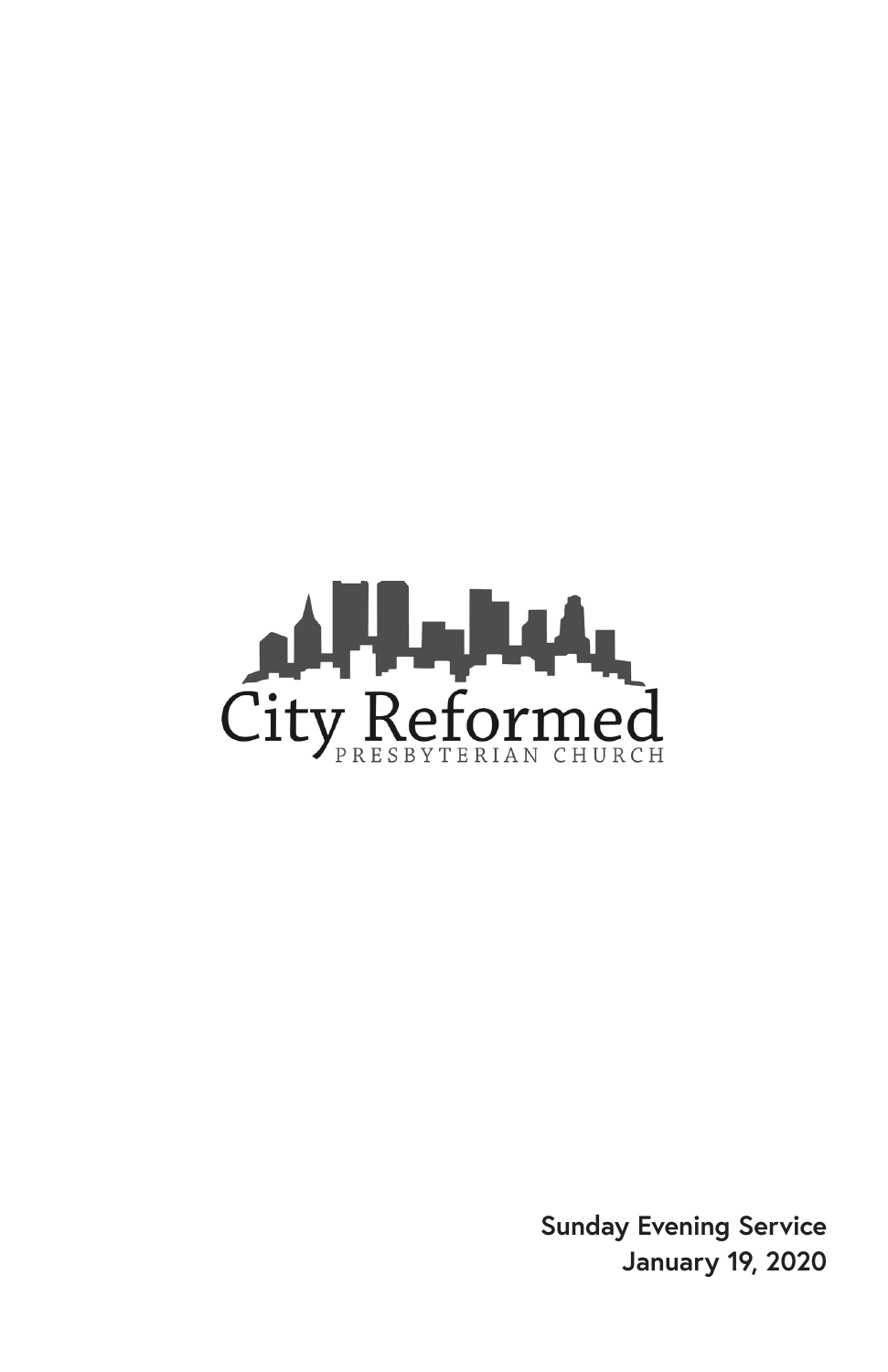### **Welcome to City Reformed Presbyterian Church**

We are glad to have you join us for worship today. Please feel free to stick around after the service and ask questions about who we are and what we do! If you would like more information, please refer to our print newsletter, *City This Month,* or visit our website: **cityreformed.org**.

### **Reflections**

Give me the storm and tempest of thought and action, rather than the dead calm of ignorance and faith! Banish me from Eden when you will; but first let me eat of the fruit of the tree of knowledge!

- Robert G. Ingersoll

# **About Us**

#### **Sunday Morning Worship Service**

10:15AM Twentieth Century Club 4201 Bigelow Blvd. Pittsburgh, PA 15213 (Oakland)

*Morning Venue Change - February 2020*

#### **Sunday Evening Worship Service**

6:00PM 3929 Coleman St. Pittsburgh, PA 15207 (Greenfield)

#### **Church Office** (Open Tues - Fri)

3929 Coleman St. Pittsburgh, PA 15207 t: 412-720-7014 e: office@cityreformed.org w: cityreformed.org

#### **Donations**

Online: **cityreformed.org/give**

Mail: to the Church Office address above "Attn: Allison" (please make checks payable to City Reformed Presbyterian Church)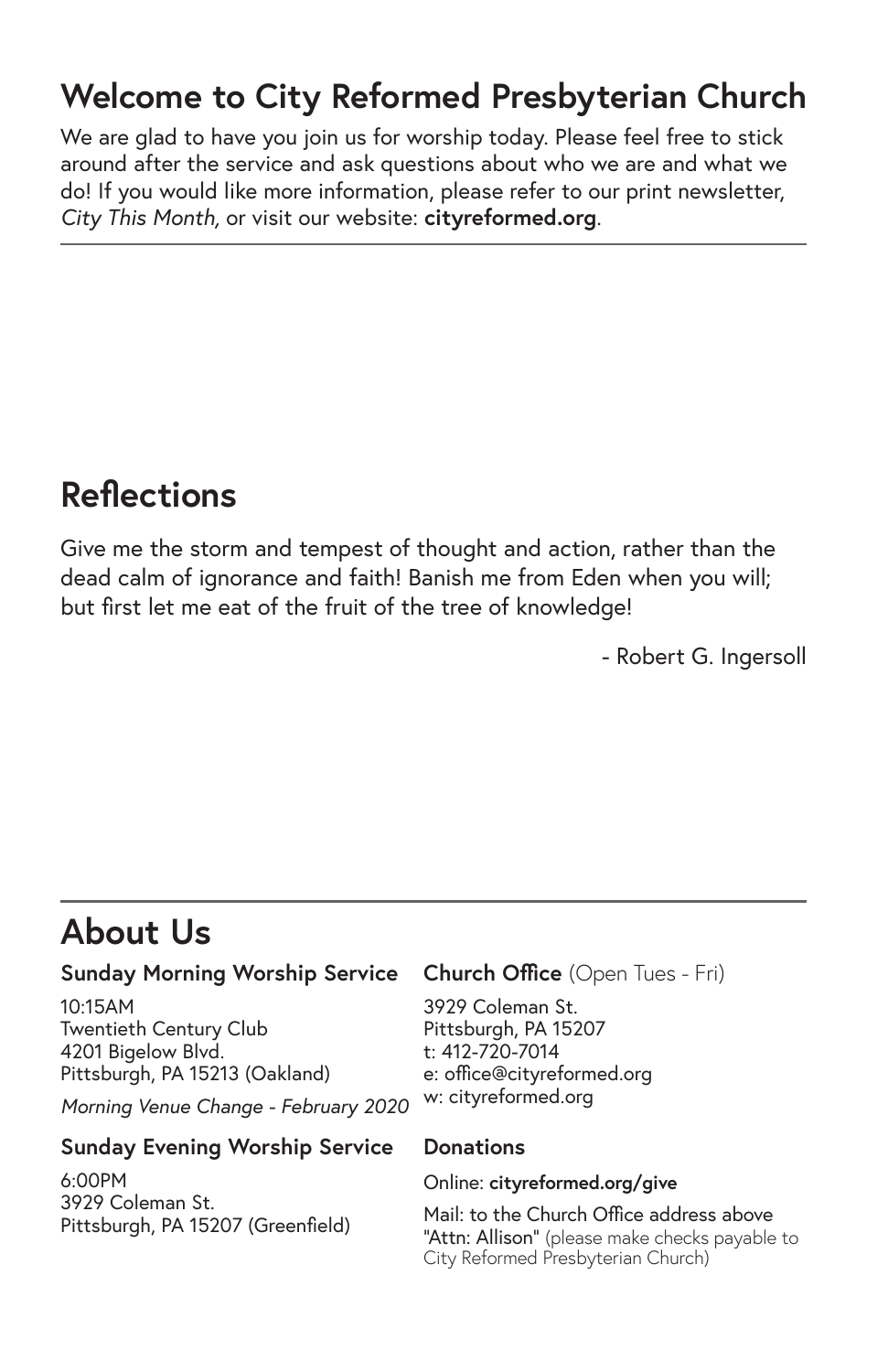# **Worship Service**

**City Reformed Presbyterian Church** Sunday Evening Worship – January 19, 2020 Presider: Reverend Joseph Bianco

### **Call to Worship: Psalm 1**

*Please stand for the Call to Worship if you are able.*

- Leader Blessed is the man who walks not in the counsel of the wicked, nor stands in the way of sinners, nor sits in the seat of scoffers;
- People But his delight is in the law of the LORD, and on his law **he meditates day and night.**
- Leader He is like a tree planted by streams of water that yields its fruit in its season, and its leaf does not wither. In all that he does, he prospers.
- **People The wicked are not so, but are like chaff that the wind drives away.**
- Leader Therefore the wicked will not stand in the judgment, nor sinners in the congregation of the righteous;
- **People For the Lord knows the way of the righteous, but the way of the wicked will perish.**

### **Prayer of Invocation**

#### **Jesus Messiah**

*(Words & Music: Daniel Carson, Ed Cash, Jesse Reeves, and Chris Tomlin)*

He became sin who knew no sin That we might become His righteousness He humbled Himself and carried the cross Love so amazing love so amazing

*(continued on next page)*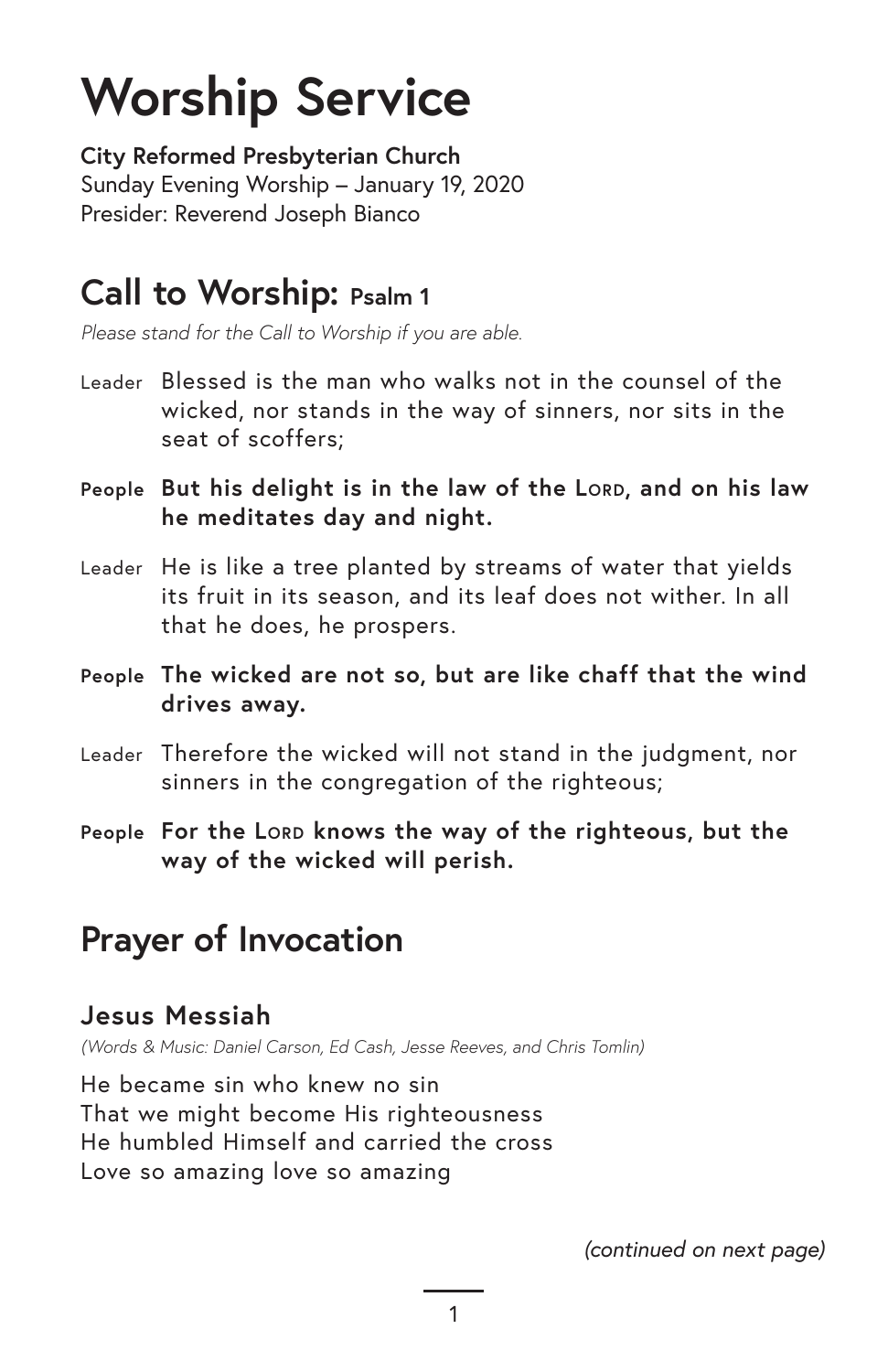*Jesus Messiah Name above all names Blessed Redeemer Emmanuel The Rescue for sinners The Ransom from heaven Jesus Messiah Lord of all*

His body the bread, His blood the wine Broken and poured out all for love The whole earth trembled and the veil was torn Love so amazing love so amazing

All our hope is in You All our hope is in You All the glory to You God The Light of the world

#### **Stricken Smitten and Afflicted**

*(Words: Thomas Kelly 1804; Music Unknown 1850)*

Stricken, smitten, and afflicted, See him dying on the tree! 'Tis the Christ by man rejected; Yes my soul, 'tis he, 'tis he! 'Tis the long-expected Prophet, David's son, yet David's Lord; By his Son God now has spoken: 'Tis the true and faithful Word.

Tell me, you who hear him groaning, Was there ever grief like his? Friends through fear his cause disowning, Foes insulting his distress; Many hands were raised to wound him, None would interpose to save; But the deepest stroke that pierced him Was the stroke that justice gave.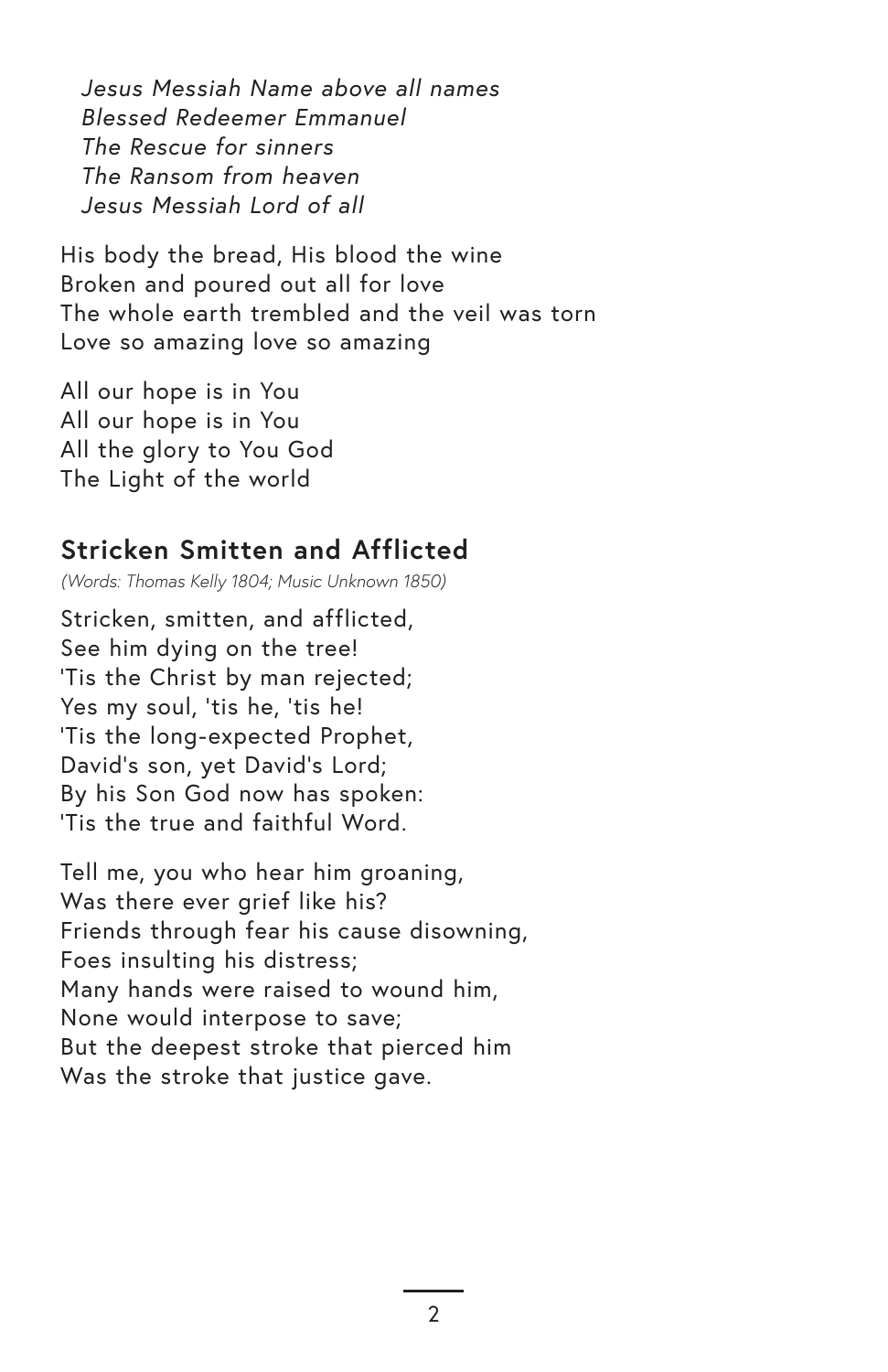You who think of sin but lightly Nor sup-pose the evil great Here may view its nature rightly, Here its guilt may estimate. Mark the sacrificed appointed, See who bears the awful load; 'Tis the Word, the Lord's Anointed, Son of Man and Son of God.

Here we have a firm foundation, Here the refuge of the lost; Christ the Rock of our salvation, His the name of which we boast. Lamb of God, for sinners wounded, Sacrifice to cancel guilt! None shall ever be confounded Who on him their hope have built.

#### **Catechism Readings: Westminster Shorter Catechism**

- Q 12. What special act of providence did God exercise toward mankind in the state in which the first man was created?
- **A. When God had created the man, he entered into a covenant of life with him, on condition of perfect obedience, forbidding him to eat of the tree of the knowledge of good and evil, on the pain of death.**
- Q. 13. Did our first parents continue in the state in which they were created?
- **A. Our first parents, being left to the freedom of their own will, fell from the state in which they were created by sinning against God.**
- Q. 14. What is sin?
- **A. Sin is any lack of conformity to, or transgression of, the law of God.**
- Q. 15. What was the sin by which our first parents fell from the state in which they were created?
- **A. The sin by which our first parents fell from the state in which they were created was their eating the forbidden fruit.**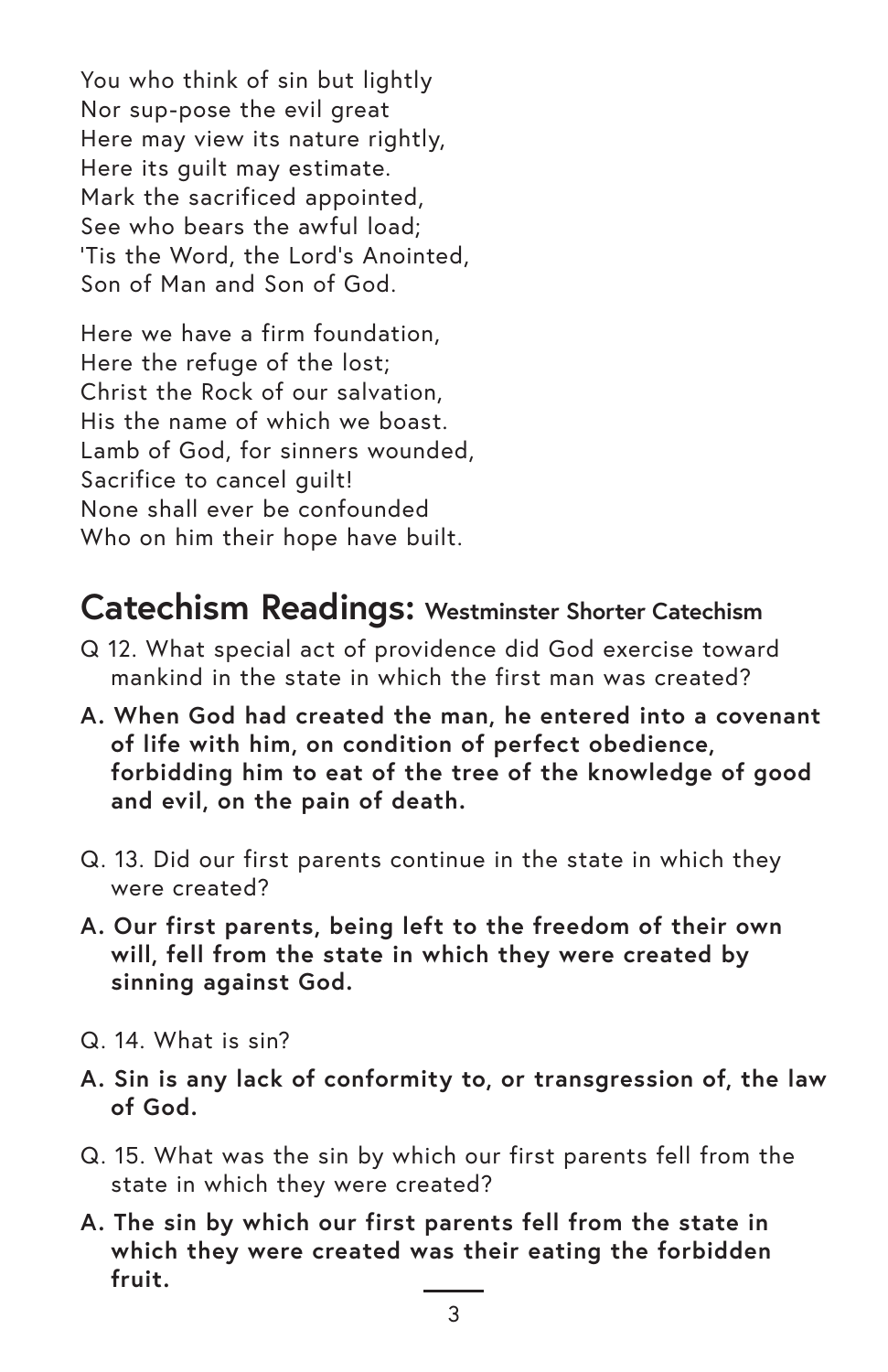### **Call to Confession: Romans 6:1-2, 12-14**

What shall we say then? Are we to continue in sin that grace may abound? By no means! How can we who died to sin still live in it? ...Let not sin therefore reign in your mortal body, to make you obey its passions. Do not present your members to sin as instruments for unrighteousness, but present yourselves to God as those who have been brought from death to life, and your members to God as instruments for righteousness. For sin will have no dominion over you, since you are not under law but under grace.

### **Prayer of Confession: Psalm 51:1-2, 7-12**

**Have mercy on me, O God, according to your steadfast love; according to your abundant mercy blot out my transgressions. Wash me thoroughly from my iniquity, and cleanse me from my sin! ...Purge me with hyssop, and I shall be clean; wash me, and I shall be whiter than snow. Let me hear joy and gladness; let the bones that you have broken rejoice. Hide your face from my sins, and blot out all my iniquities. Create in me a clean heart, O God, and renew a right spirit within me. Cast me not away from your presence, and take not your Holy Spirit from me. Restore to me the joy of your salvation, and uphold me with a willing spirit. Amen.**

### **Silent Confession**

#### **Assurance of Pardon: 1 Corinthians 15:20-22**

But in fact Christ has been raised from the dead, the firstfruits of those who have fallen asleep. For as by a man came death, by a man has come also the resurrection of the dead. For as in Adam all die, so also in Christ shall all be made alive.

# **Corporate Prayer**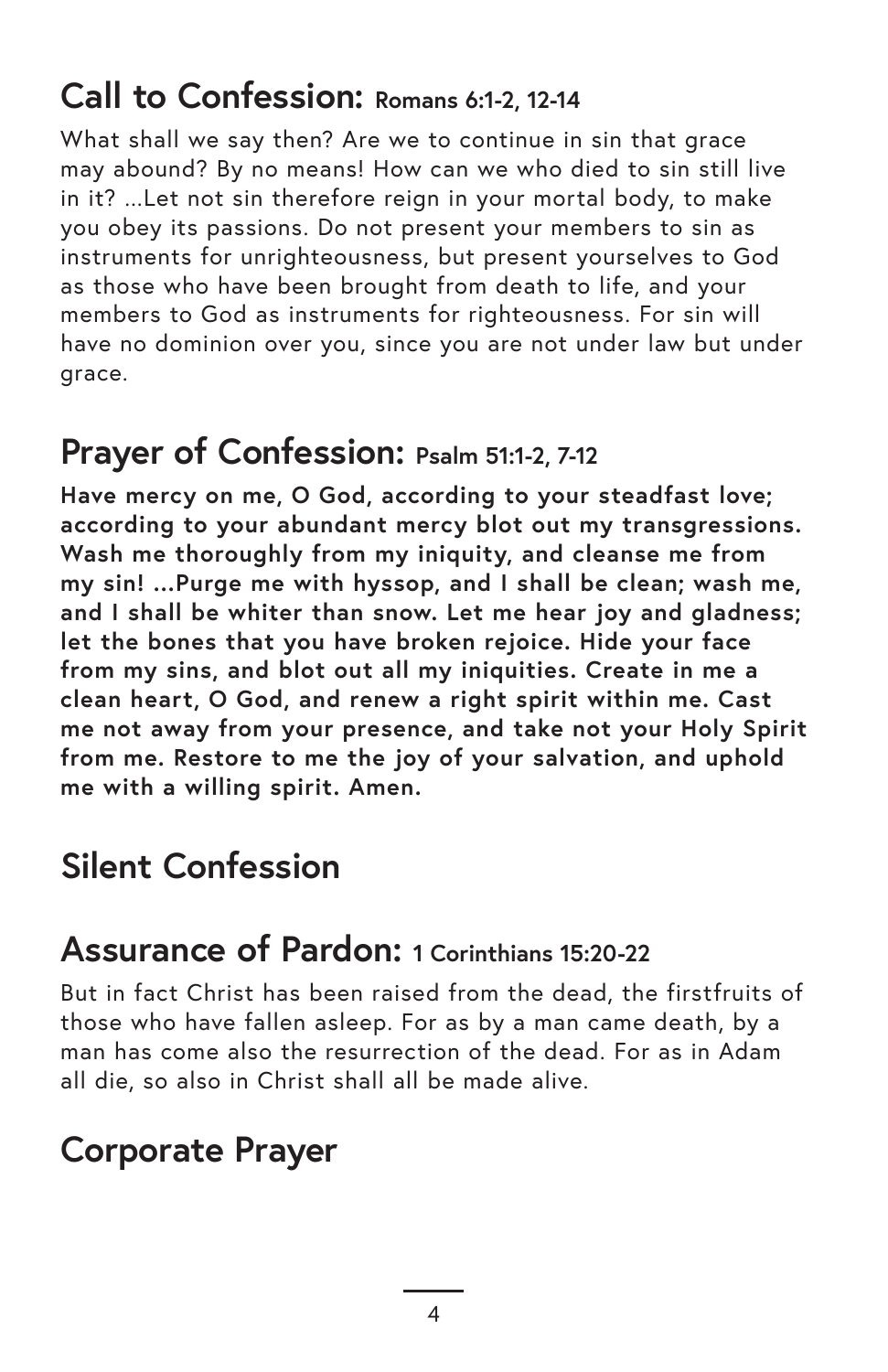# **Song of Renewal**

We do not take a formal offering in our evening service. If you feel led to contribute as an *act of worship, an offering box is available in the back corner of the sanctuary.*

#### **Psalm 51 | God Be Merciful To Me**

*(Words: Richard Redhead 1912; Music: Christopher Miner 1997)*

God, be merciful to me, On Thy grace I rest my plea; Plenteous in compassion Thou, Blot out my transgressions now; Wash me, make me pure within, Cleanse, O cleanse me from my sin.

My transgressions I confess, Grief and guilt my soul oppress; I have sinned against Thy grace, And provoked Thee to Thy face; I confess Thy judgment just. Speechless, I Thy mercy trust.

I am evil, born in sin; Thou desirest truth within. Thou alone my Savior art, Teach Thy wisdom to my heart; Make me pure, Thy grace bestow, Wash me whiter than the snow.

Broken, humbled to the dust; By Thy wrath and judgment just, Let my contrite heart rejoice, And in gladness hear Thy voice; From my sins O hide Thy face, Blot them out in boundless grace.

Gracious God, my heart renew, Make my spirit right and true. Cast me not away from Thee, Let Thy Spirit dwell in me; Thy salvation's joy impart, Steadfast make my willing heart.

Sinners then shall learn from me, And return, O God, to Thee. Savior, all my guilt remove, And my tongue shall sing Thy love. Touch my silent lips, O Lord, And my mouth shall praise accord.

# **Pastoral Prayer**

# **Additional Scripture**

Leviticus 5:17 / "If anyone sins, doing any of the things that by the LORD's commandments ought not to be done, though he did not know it, then realizes his guilt, he shall bear his iniquity."

James 2:10 / For whoever keeps the whole law but fails in one point has become guilty of all of it.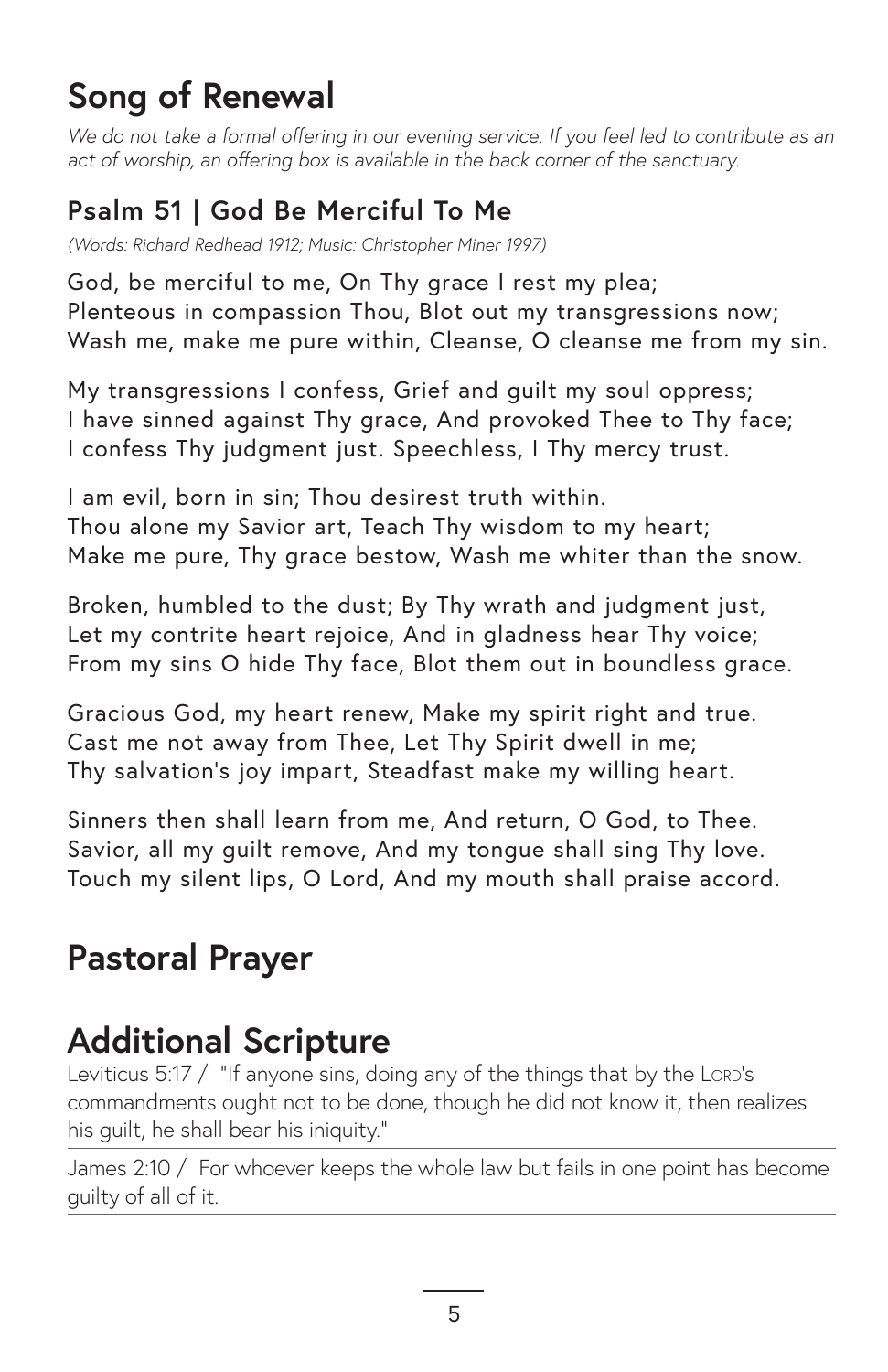#### **Sermon: Genesis 2:15-17; 3:1-13**

**"The Slipperiest of Slopes"** - Reverend Nameun Cho

The Lord God took the man and put him in the garden<br>of Eden to work it and keep it. <sup>16</sup>And the Lord God commanded the man, saying, "You may surely eat of every tree of the garden, 17but of the tree of the knowledge of good and evil you shall not eat, for in the day that you eat of it you shall surely die." …

3:1Now the serpent was more crafty than any other beast of the field that the LORD God had made. He said to the woman, "Did God actually say, 'You shall not eat of any tree in the garden'?" 2 And the woman said to the serpent, "We may eat of the fruit of the trees in the garden, 3 but God said, 'You shall not eat of the fruit of the tree that is in the midst of the garden, neither shall you touch it, lest you die.'" 4 But the serpent said to the woman, "You will not surely die. 5 For God knows that when you eat of it your eyes will be opened, and you will be like God, knowing good and evil." 6 So when the woman saw that the tree was good for food, and that it was a delight to the eyes, and that the tree was to be desired to make one wise, she took of its fruit and ate, and she also gave some to her husband who was with her, and he ate. 7 Then the eyes of both were opened, and they knew that they were naked. And they sewed fig leaves together and made themselves loicloths.

<sup>8</sup>And they heard the sound of the Lorp God walking in the garden in the cool of the day, and the man and his wife hid themselves from the presence of the LORD God among the trees of the garden. <sup>9</sup>But the Lorp God called to the man and said to him, "Where are you?" 10And he said, "I heard the sound of you in the garden, and I was afraid, because I was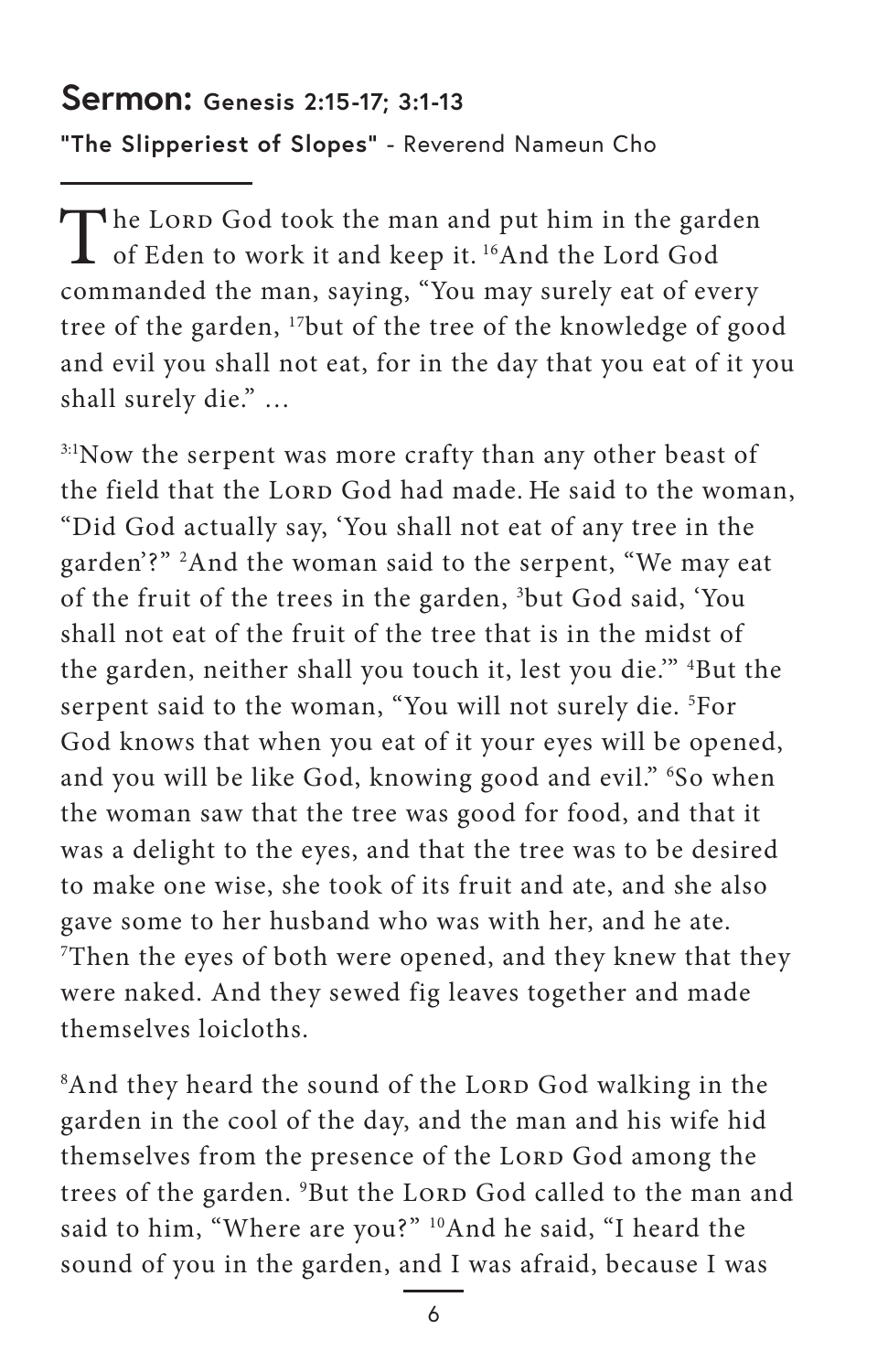naked, and I hid myself." 11He said, "Who told you that you were naked? Have you eaten of the tree of which I commanded you not to eat?" 12The man said, "The woman whom you gave to be with me, she gave me fruit of the tree, and I ate." 13Then the LORD God said to the woman, "What is this that you have done?" The woman said, "The serpent deceived me, and I ate."

Leader This is the Word of the Lord.

**People Thanks be to God.**

# **Communion**

*City Reformed Church invites all baptized Christians who are willing to forsake their sins and trust Christ alone for salvation, and who are members of congregtions which proclaim the gospel, to receive Holy Communion with us. Parents with non-comuning children are encouraged to bring their children forward during communion. The elders will lay a hand on their head and briefly pray for them as they serve you.*

*Communion will be served by elders to several people at a time at the front of the church. When you are ready, please proceed up using the left aisle. At the ushers' guidance, you may move forward to receive the elements as a group. Please return to your seat using the right aisle.* 

*Communion is served with wine and with grape juice. The wine is placed in the outer circle of the communion tray, and the grape juice is placed in the inner circle. The bread is gluten-free.*

# **Songs of Communion**

#### **Oh Give Thanks to the Lord**

*(Words & Music: Wendell Kimbrough 2014)*

We were wand'ring in the desert with our souls so starved and weak. We were hungry for a homeland we did not know how to seek. But we lifted up our voices to the only One who hears; And the God of mercy came and brought us near.

We were locked out of the garden, and our backs bent down with pain. In the shadow of death's darkness, we were slaves to sin and blame. Then we cried out in our labor to the only One who hears, And the God of mercy wiped away our tears.

*(continued on next page)*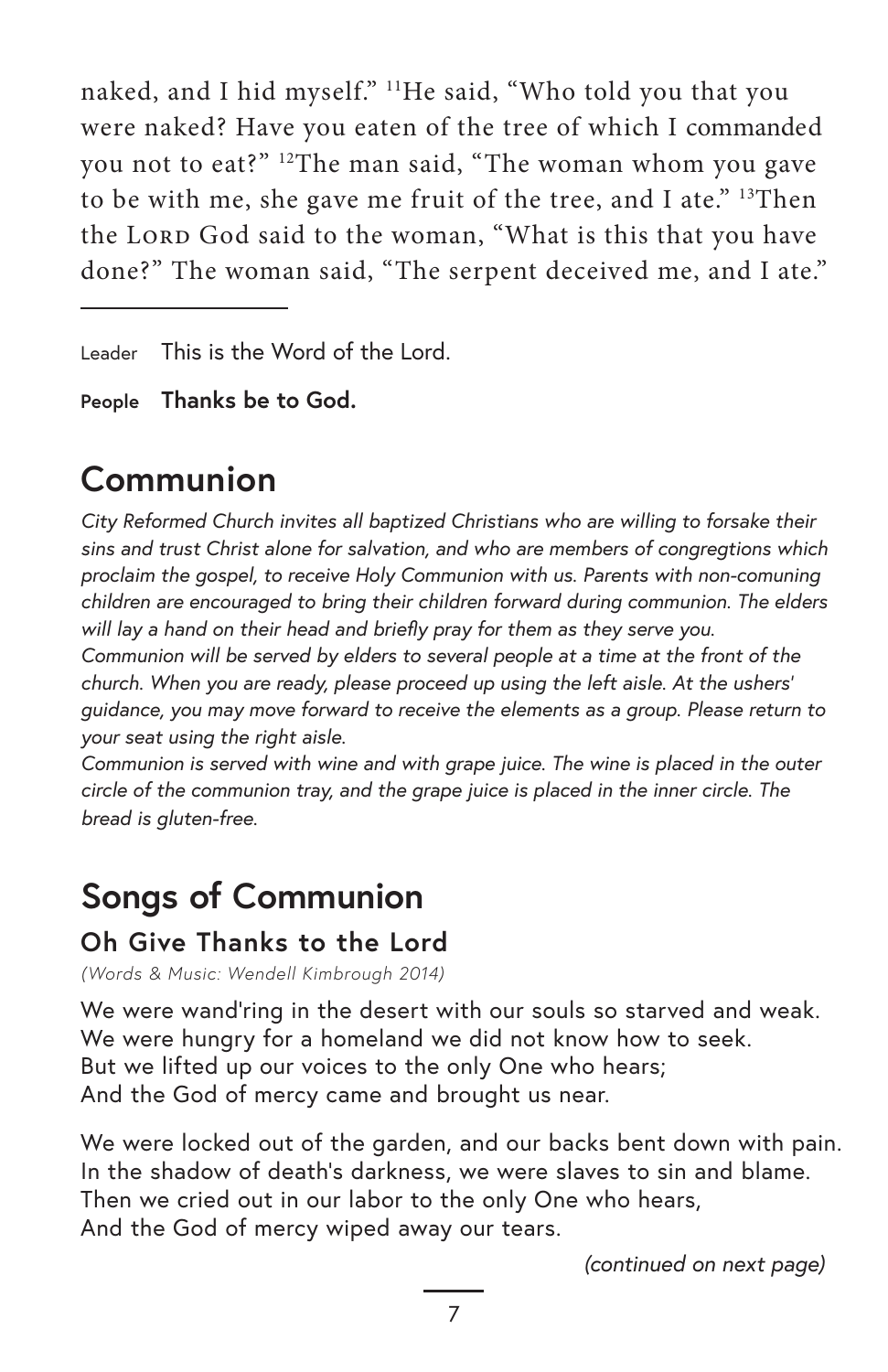*Oh give thanks to the Lord for His love endures forever! We were wandering and lost, and our Father brought us home, To a safe dwelling place, to a feast of joy and laughter. Oh give thanks to the Lord, for He is good!*

We were fools in our rebellion, with our hunger strike of pride. We were sick and growing closer to the death we should have died. Then he heard of our condition, and he called us by our names; And the God of glory took away our shame.

We were far out on the ocean, making wealth and chasing dreams, But the waves of great destruction brought us tremb'ling to our knees. Then we cried like drunken sailors to the only One who hears, And the God of comfort took away our fears.

#### **We Will Feast in the House of Zion**

*(Words & Music: Sandra McCracken 2015)*

*We will feast in the house of Zion We will sing with our hearts restored He has done great things, we will say together We will feast and weep no more* 

We will not be burned by the fire He is the Lord our God We are not consumed, by the flood Upheld, protected, gathered up

In the dark of night, before the dawn My soul, be not afraid For the promised morning, oh how long? Oh God of Jacob, be my strength

Every vow we've broken and betrayed You are the Faithful one And from the garden to the grave Bind us together, bring shalom.

#### **Doxology**

*(Words: Thomas Ken 1674; Music: Louis Bourgeois 1510)*

Praise God, from Whom all blessings flow; Praise Him, all creatures here below; Praise Him above, ye heavenly host; Praise Father, Son, and Holy Ghost. Amen

8